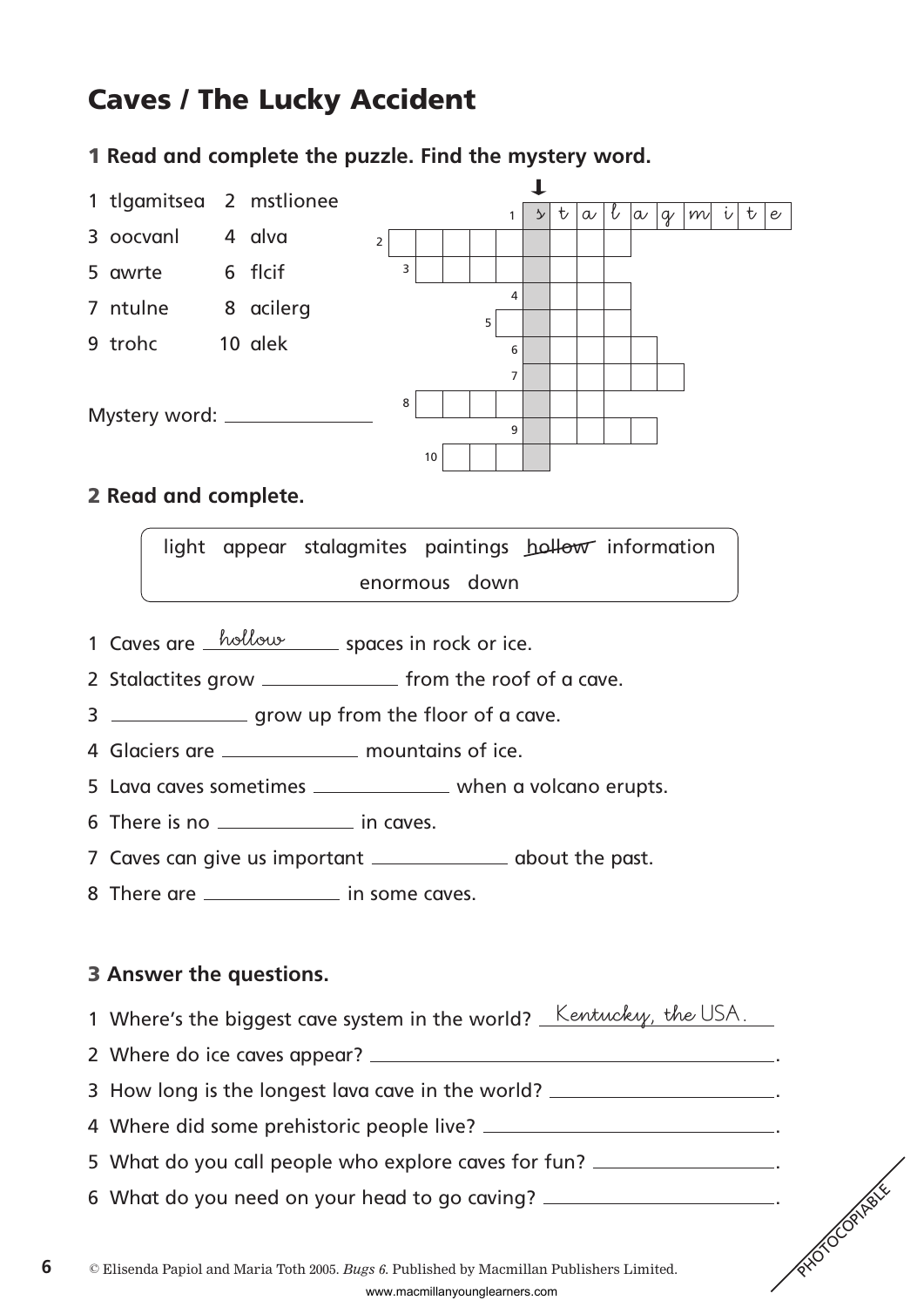## 4 **Read and match.**

- 1 OK. Take the water bottle.
- 2 Oh no, your Mum and Dad are going to be angry.
- 3 OK David, we're here to help you.
- 4 I can see a good place to hide. Don't tell Sarah!

## 5 **Order and write the sentences. Write True or False.**

- 1 went / winter / David and Ruth / the / camping / in **David and Ruth went camping in the winter. False**
- 2 place / discovered / Sarah / a / hiding / great
- 3 the / rolled / Ruth / into / cave
- 4 cavers / Two / helped / David
- 5 were / There / in / the / amazing / cave / paintings

**.**

**.**

## 6 **Write your opinion.**

#### **Caves**

**PHOTOCOPIABLE** 

**I think the most amazing fact about caves is that**

(they can be very big / limestone caves sometimes have amazing rock formations / …) **I think it's interesting that**

(caves give us information about the past / some people actually live in caves / …)

### **The Lucky Accident**

**My favourite character in the**

**story is .**

(David / Ruth / …)

**I think the story is**

(interesting / amusing / …)

**I like the part when**

(they put up the tent / they play hide and seek / …)



.

.

.

.

**.**

**.**